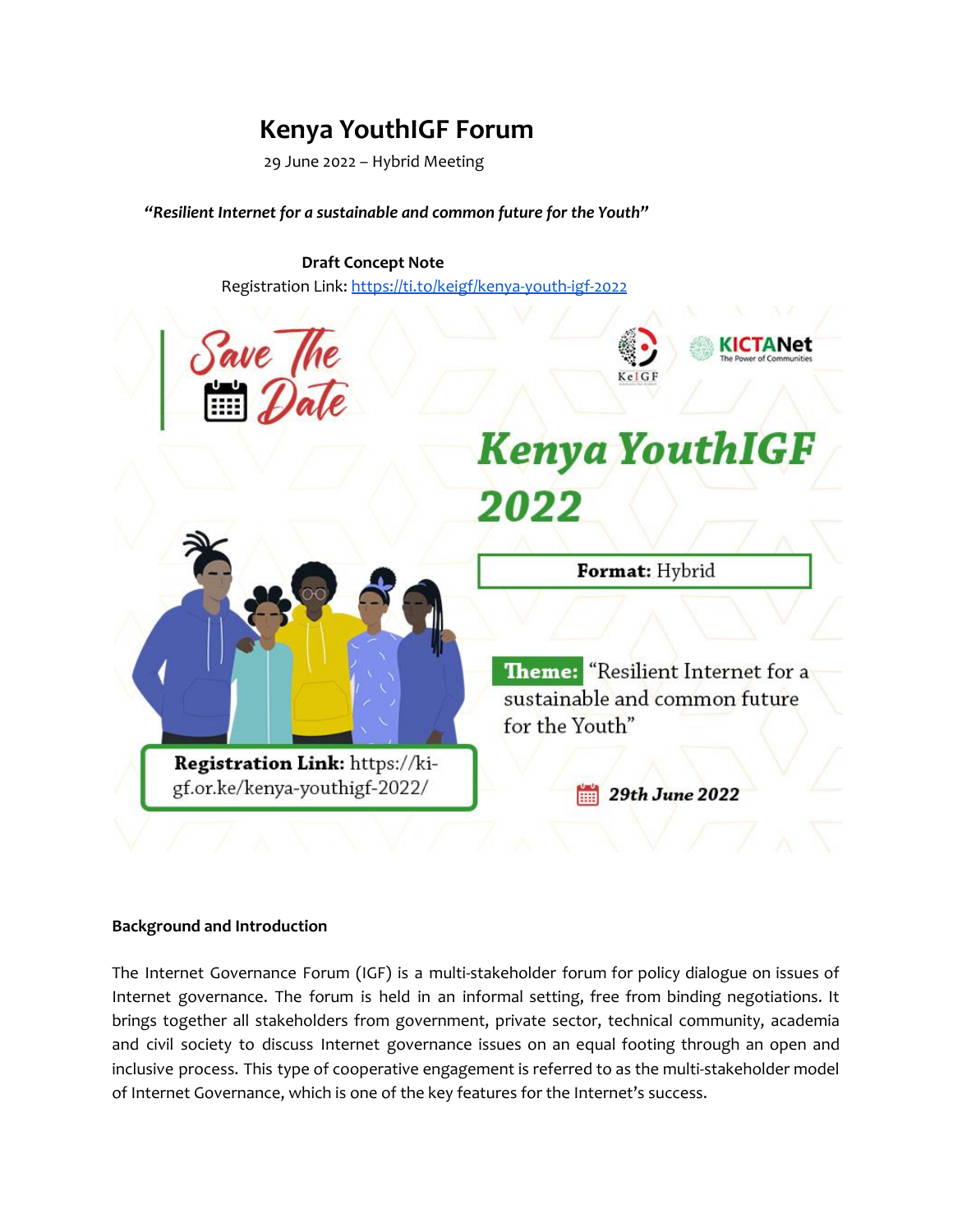Kenya IGF, the national initiative (NRI) of the IGF process has positioned itself as Kenya's Premier Policy Forum having successfully held 14 annual meetings of the National IGF in Kenya since 2008. KenyaIGF hosted the global IGF Forum in 2011. Over the years, Kenya IGF has continued to open up the space for new voices and champion the capacity development of many through the annual Kenya School of Internet Governance that was launched in 2016. Majority of the beneficiaries of this program have been youth from various stakeholder groups who have since been meaningfully engaged in subsequent National and Regional IGFs.

### **Kenya YouthIGF**

Young people are key stakeholders in the IGF ecosystem as they are the majority in Kenya, Africa and the world over. The IGF secretariat has since recognized the importance of meaningful youth participation at the IGF processes and promotes the strengthening of Youth IGF Initiatives. Youth ====Initiatives of the IGF are created with a goal of encouraging and involving young people in a substantive discussion on Internet governance. These forms, as well as the national, sub-regional and regional IGFs (NRIs), are expected to follow the main IGF principles of being open, inclusive, non-commercial with multi-stakeholder participation during the whole preparatory phase and the event itself, all in line with a bottom-up decision-making process.

Kenya Youth IGF is a youth-led structure to develop the capacity for coordinating, mobilizing and advocating for meaningful inclusion and engagement of young people in the Kenya IGF in partnership with industry stakeholders to address key Internet issues. Following the success of last year's edition, this year's Kenya YouthIGF aims at serving as an interactive discussion platform for organized youth participation from all stakeholder groups to bring up their ideas and concerns. The Forum will further create opportunities for networking, collaboration and creating long-term partnerships between key stakeholders and the community. This year, the YouthIGF is scheduled for 29th June 2022 as a hybrid format with some of the attendants physically and some can connect virtually. The outcomes of the forum will feed into the annual 16<sup>th</sup> edition of the Kenya IGF 2022 happening on 30th June 2022.

### **Theme**

This year's theme for the Kenya YouthIGF will be *"Resilient Internet for a sustainable and common future for the Youth"*

The sub-themes prioritized for discussion which will help in framing the discussions are:

1. **Data Governance, Protection and Privacy** - Data is the key resource of the globalised digital age. Its movement drives economies, and its analysis, particularly big data analytics, has been the basis for remarkable innovations across disciplines, from finance,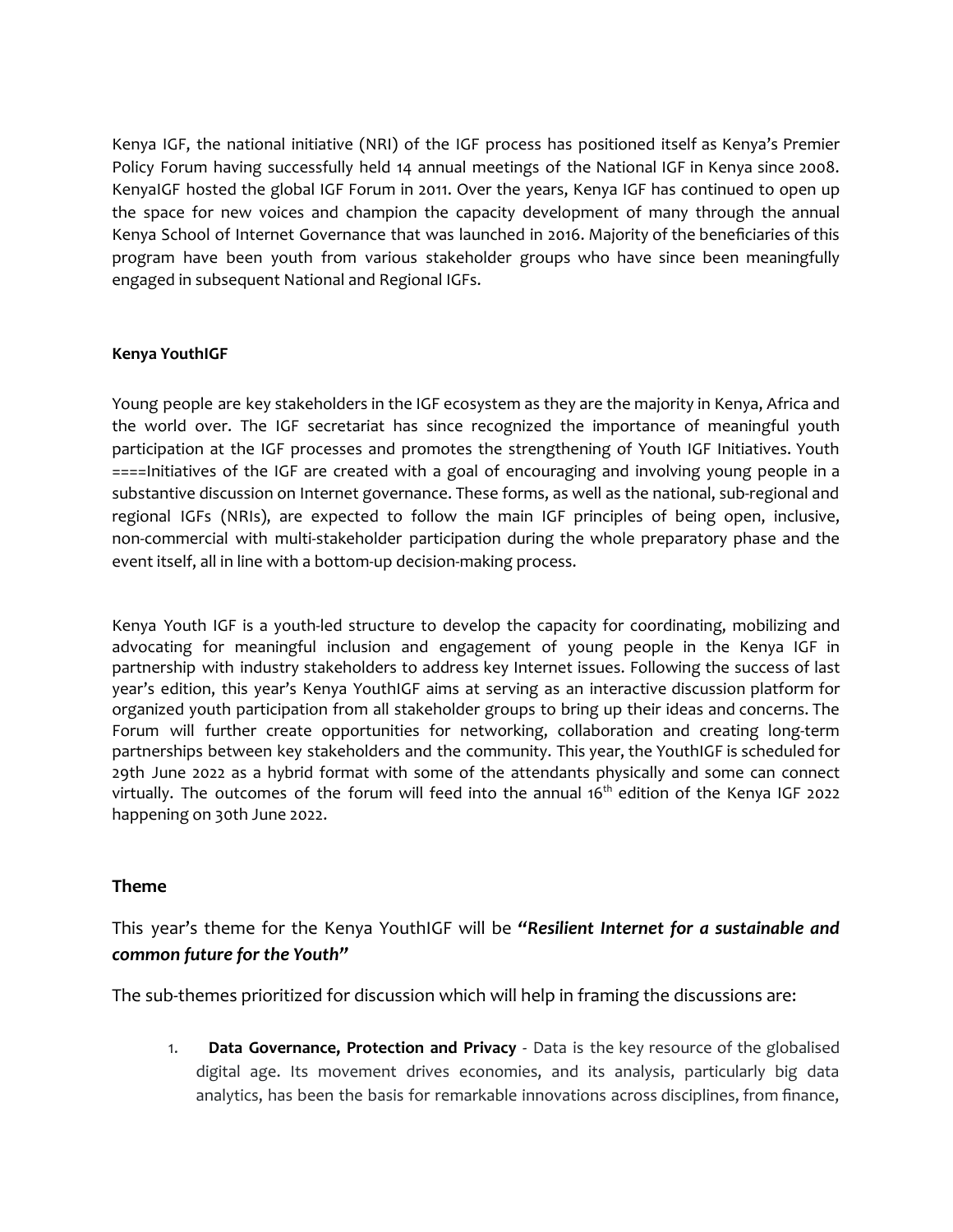to health and law enforcement. The privacy of personal data is too often sacrificed over the course of data exchanges, from the point of collection, to application, and then storage, with deep consequences for trust and security.

- 1. 2. **Digital Inclusion** - This session aims to provide a framework for assessing and considering the various elements and policies which can improve access to equitable opportunities in a digital age. Digital inclusion is about having the right access, skills, motivation and trust to confidently go online.
- 3. **Enabling Safety Security and Accountability -** Our understanding of safety and security should be widened to include the persistent challenge of online misinformation and disinformation. In recent years, both have been factors in aggravating the effects of the COVID-19 pandemic and have posed significant risks to electoral processes around the world. This has made clear the need for accountability criteria for misleading content.
- 4. **Connecting all People and Safeguarding Human Rights.** The UN Secretary-General's proposed Global Digital Compact (GDC) has as its first principle to "Connect all people to the Internet, including all schools". This recognizes that Internet connectivity and access have become prerequisites for ensuring the livelihoods, safety and education of people the world over – and that Internet in schools provides crucial points of access, makes informational resources available to all students, and builds digital literacy from the earliest stages of life. Yet 2.9 billion remain unconnected, with those in least developed countries and rural communities most affected.
- 5. **Addressing Emerging & Advanced Technologies**: Taking advantage of the opportunities offered by advanced technologies, while addressing related challenges and risks is a task that no one actor can take up on its own. Multi-stakeholder dialogue and cooperation – among governments, intergovernmental organisations, tech companies, civil society, etc. – are required to ensure that these technologies are developed and deployed in a human-centric and human rights-based manner.

## **Expected Outcomes**

The main outcome of the Kenya YouthIGF is to maximize opportunities for open and inclusive dialogue and the exchange of ideas on Internet Governance (IG) related issues relevant to the young people. Others include:

- I. Creation of opportunities to share best practices and experiences;
- II. Identification of emerging issues and bringing them to the attention of the relevant bodies and the general public;
- III. Contribution to capacity building for Internet governance.